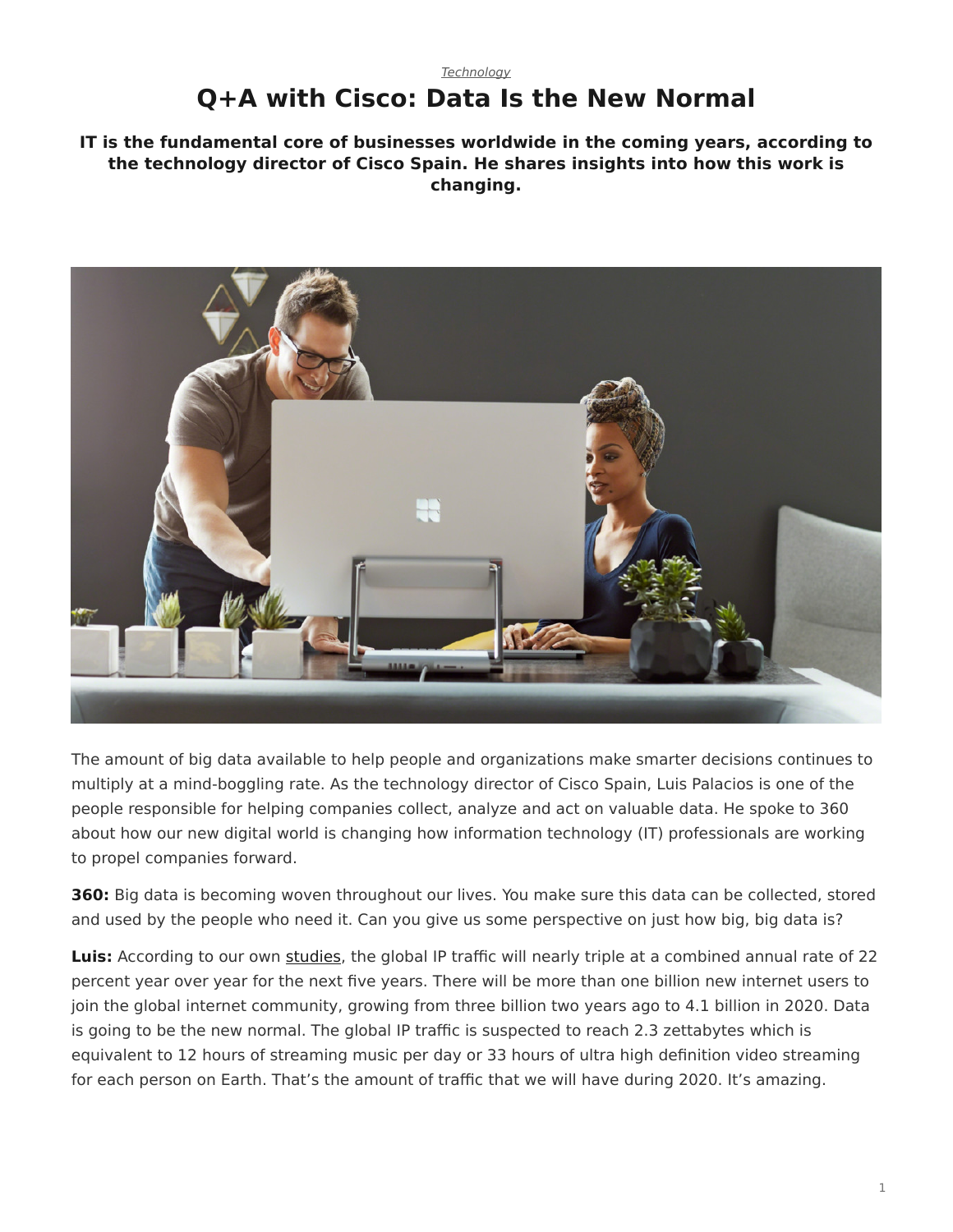In this new distributed digital world, data is the most strategic asset. Powerful data analytics address organization's need to manage, understand, prepare and get information from the data. The biggest problem that everybody will have will be to separate data from useful information. That's the difficult part. We're talking about a huge opportunity for a lot of people, a lot of new business that will come that we don't understand yet.

**360:** How critical would you say it is for companies to figure out how to monetize data?

**Luis:** I think it's essential. Data driven enterprises are [26 percent](http://www.cisco.com/c/dam/en/us/products/collateral/servers-unified-computing/mapr-optimized-de-wp.pdf) more profitable and five times more likely to make faster decisions. The challenges obviously increase with the volume of data. So, how to monetize it? You have to exploit data analytics in high scaleable ways with infrastructure. This means turning data into action within the network faster than sending everything to traditional data centers and waiting for an analytics report. It becomes extremely important to have a very good infrastructure because we are talking about a crazy amount of data.



**360:** Do you see a change in the kinds of skills IT people need to be successful now?

**Luis:** IT as we used to know it has died. People are no longer sitting in cubicle farms worried only about incoming problems they are being asked to fix. IT's completely different now. It's the fundamental core of all the businesses worldwide in the coming years. IT is helping to lead business growth. Technology is being consumed now in a different manner than it used to be. As a result, business processes in the company will change.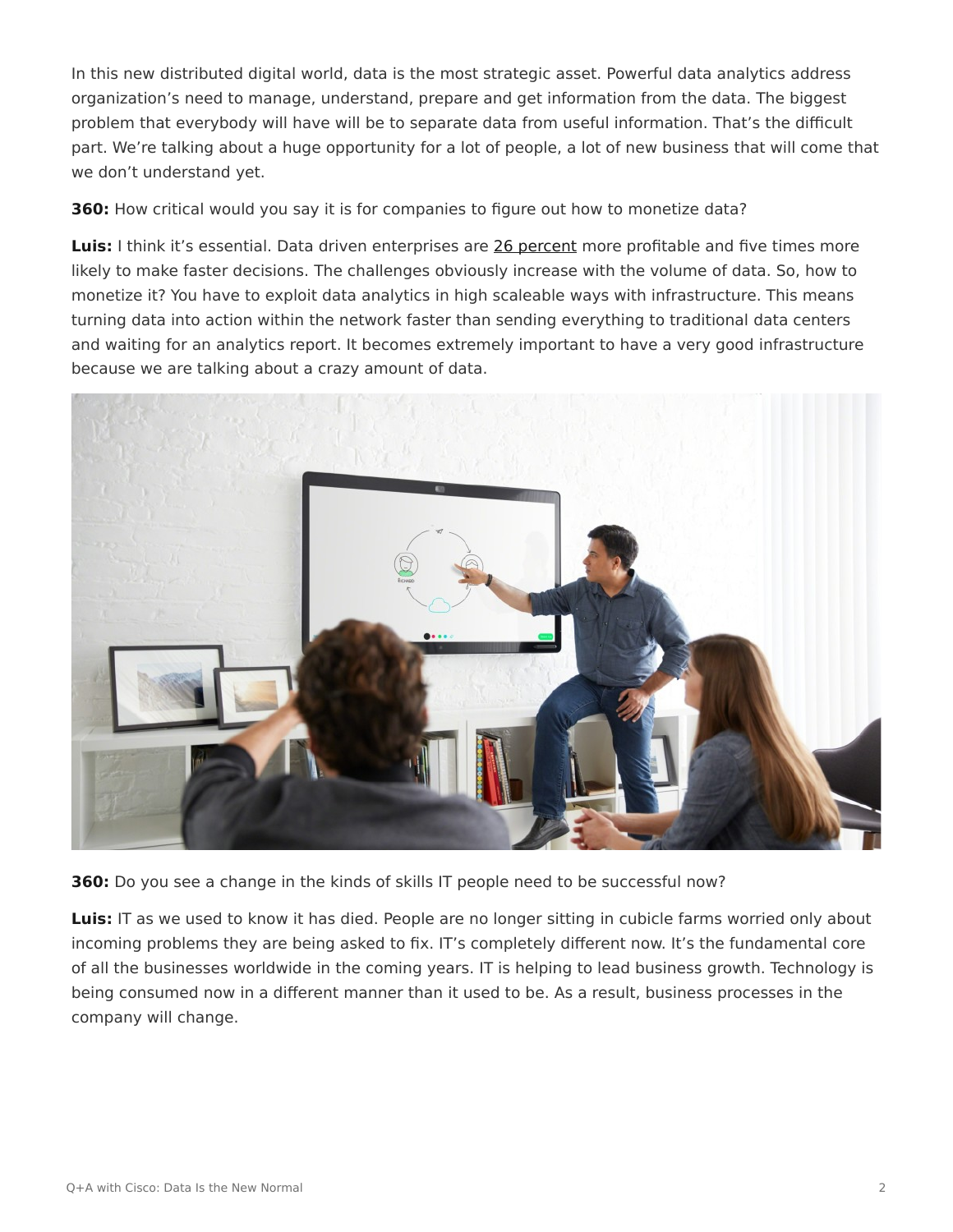For that to happen, there needs to first be changes in every company to culture and education. Otherwise, the change will happen too slowly. It will take 10 years instead of two. To work with big data, you need data scientists, analysts and software people, you also need communicators, collaborators and creators. We need people who have empathy for the customer and have the ability to listen and learn from others.

## **You can't offer people the right tools and technologies, but not offer them the culture, affordances or spaces that allow them to use those tools to do their best work.**

**360:** Do you see more competition for attracting and retaining people who can do these jobs because now every company is a technology company?

**Luis:** Absolutely. Hiring people with the right skills will be central to any company strategy. For a happy employee to stay at my company, I need to offer them something that is attractive from human resources, facilities, technology and culture.

It has to be done together and this is something we believe in and that we have conversations about with our customers. Because you can't offer people the right tools and technologies, but not offer them the culture, affordances or spaces that allow them to use those tools to do their best work.

**360:** How does embracing Agile Software Development, a set of methods where solutions evolve through collaboration between empowered, cross-functional teams, change the way IT professionals work?

**Luis:** In the past, we might wait for 20 features to be created before delivering a product. Now, we start with what we need tomorrow. For example, we may decide we need to make a phone call over the internet. We might start with audio and one 'call' button, launching it in 15 days. We put it into the market, receive feedback and begin working on the next stage simultaneously. Revenue begins right away and we get to design the next feature using customer feedback.

**360:** How do you believe the work environment can support people's best work?

**Luis:** For me it's very clear, we're in the middle of a transformation. We have different types of work we need to accomplish each day. Sometimes you need to concentrate. Sometimes you need to work in collaboration with two or three people, or with a larger group of six or seven.

The workplace matters. It needs to let people know they are not entering a company from a previous era. It's not only the color of the carpet. It's everything. It's a user experience. You should be able to find where to work based on what you need to do for the next hour. Two hours later, you may move to a different space and three hours later you may move to your office, if you have one. When you decide you need to work from home, the technology and human resources policies should allow you to do it. Facilities should have prepared different spaces in the office to support different workstyles with the perfect light, pictures, tables, integration with video, phone, whiteboards, digital whiteboards and more.